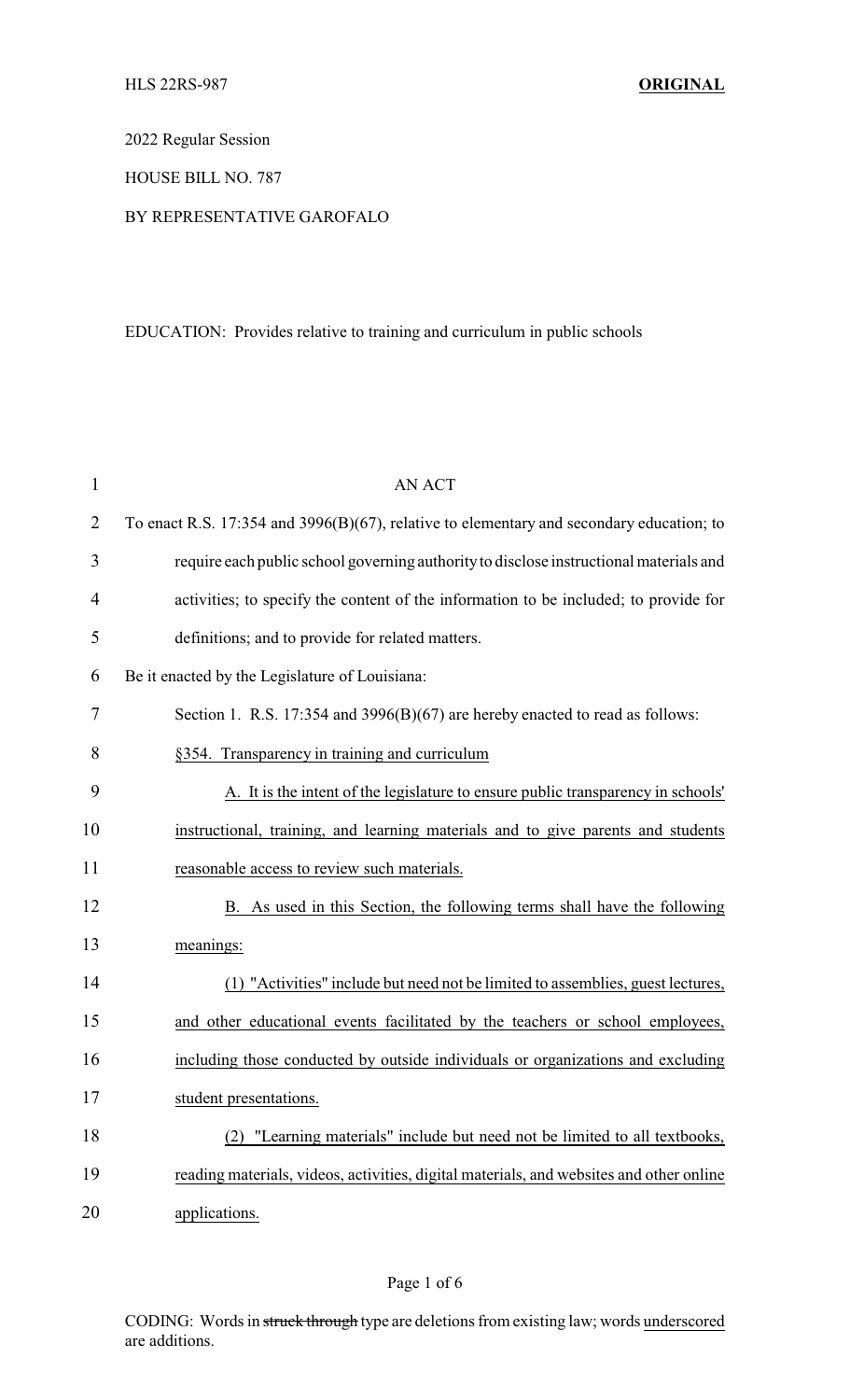| $\mathbf{1}$ | (3) "Original materials" means learning materials authored, created, licensed,          |
|--------------|-----------------------------------------------------------------------------------------|
| 2            | owned, or written by the school, school district, teachers, or school employees that    |
| 3            | are used for student instruction.                                                       |
| 4            | (4) "Used for student instruction" means assigned, distributed, or otherwise            |
| 5            | presented to students in any course for which students receive academic credit or in    |
| 6            | any educational capacity in which participation of the student body is required by the  |
| 7            | school or in which a majority of students in a given grade level participate. It also   |
| 8            | applies to any materials from among which students are required to select one or        |
| 9            | more, if the available selection is restricted to specific titles.                      |
| 10           | Each public school governing authority shall display the following<br>$C_{\cdot}$       |
| 11           | information on the school website in an easily accessible location:                     |
| 12           | (1) All instructional or training materials or activities used for teacher and          |
| 13           | school employee training including but not limited to matters of nondiscrimination,     |
| 14           | diversity, equity, inclusion, race, ethnicity, sex, gender, or bias, or any combination |
| 15           | of these concepts with other concepts.                                                  |
| 16           | All learning or curricular materials or activities used for student<br>(2)              |
| 17           | instruction including but not limited to matters of nondiscrimination, diversity,       |
| 18           | equity, inclusion, race, ethnicity, sex, gender, or bias, or any combination of these   |
| 19           | concepts with other concepts. Such display of materials or activities shall include     |
| 20           | but need not be limited to:                                                             |
| 21           | The title, author, organization, and any website associated with each<br>(a)            |
| 22           | material and activity.                                                                  |
| 23           | (b) A link to the learning material or activity, if publicly available on the           |
| 24           | internet. If not freely and public available, a brief description of the learning       |
| 25           | materials and information on how to request a copy of the learning material shall be    |
| 26           | provided.                                                                               |
| 27           | (c) If the learning material was created for nonpublic use, the identity of the         |
| 28           | teacher or school employee or official or outside presenter who created it. Such        |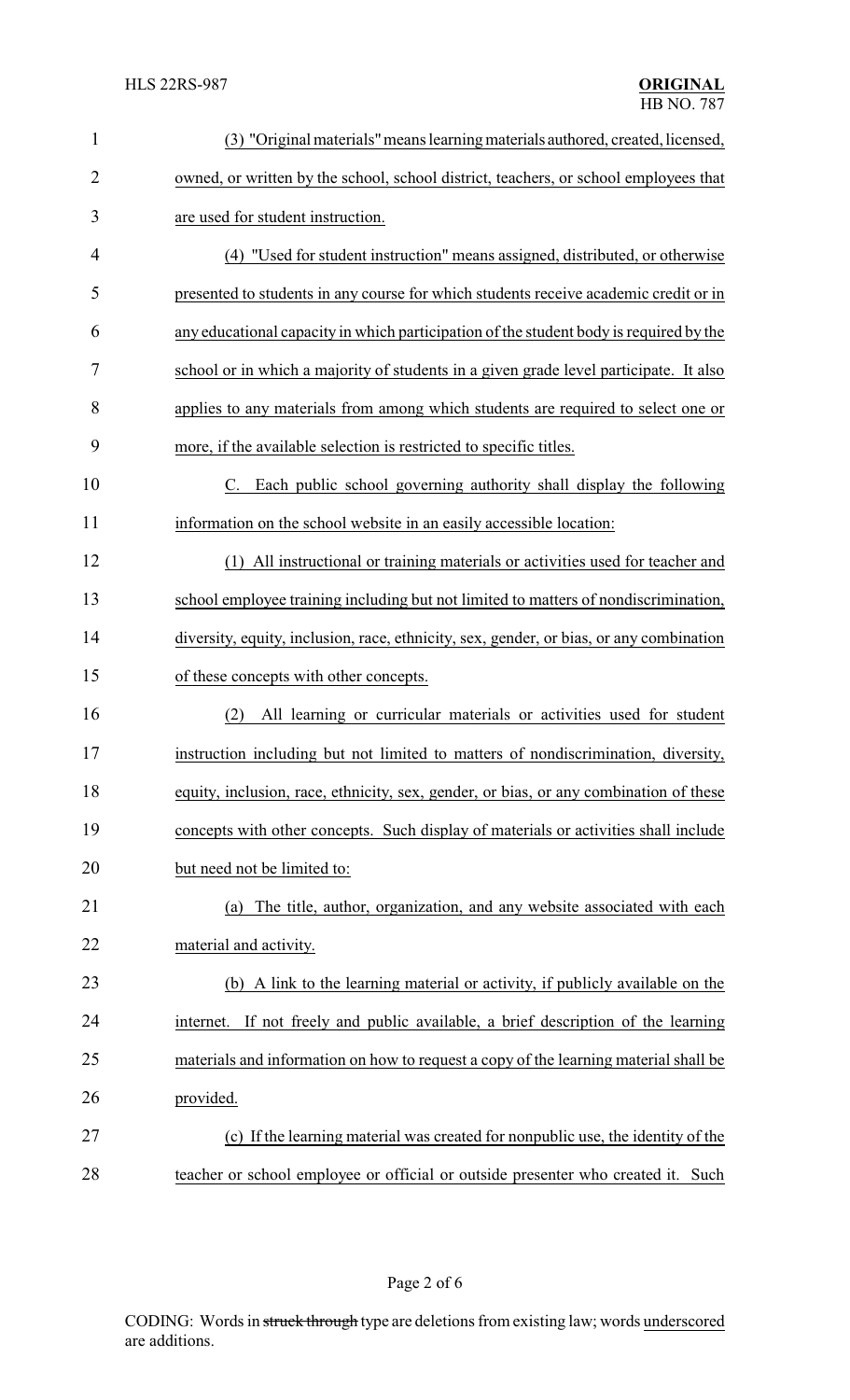| $\mathbf{1}$   | identification may be indicated by a personal title and last initial if referring to a |
|----------------|----------------------------------------------------------------------------------------|
| $\overline{2}$ | teacher or school employee or official in lieu of a full name, for privacy purposes.   |
| 3              | Any procedures for the documentation, review, or approval of the<br>(3)                |
| 4              | training, learning, or curricular materials used for teacher and employee training or  |
| 5              | student instruction at the school, including by the principal, curriculum              |
| 6              | administrators, or other teachers.                                                     |
| 7              | (4) Nothing in this Subsection shall be construed to require the digital               |
| 8              | reproduction or posting of copies of learning materials themselves where such          |
| 9              | reproduction or posting would infringe upon copyright law. In such cases, the public   |
| 10             | school governing authority shall provide a link to a publicly available website        |
| 11             | describing and offering access to the materials, when possible. Upon request, if the   |
| 12             | materials are not offered free of charge, the public school governing authority shall  |
| 13             | provide the learning materials for public inspection at the school building where      |
| 14             | learning materials or activities are used for student instruction no later than thirty |
| 15             | days after such request. In cases of remote or virtual learning, the materials or      |
| 16             | activities shall be posted at the school building where coursework would normally      |
| 17             | occur. To the extent practicable, each public school governing authority shall make    |
| 18             | any and all learning materials, including original materials, available for public     |
| 19             | inspection and allow the public to copy, scan, duplicate, or photograph portions of    |
| 20             | materials within the limits of fair use set by 17 U.S.C. 107.                          |
| 21             | D. The information required to be made available by Subsection C of this               |
| 22             | Section shall be displayed online or otherwise made available prior to the first       |
| 23             | instance of training or instruction. Such information shall be organized by school,    |
| 24             | grade, teacher, and subject and remain displayed on the school website for at least    |
| 25             | two years. The date of the latest modification or update to such information shall be  |
| 26             | displayed on the same website location.                                                |
| 27             | To prepare and host the listing of materials and activities pursuant to<br>Е.          |
| 28             | Subsection C of this Section, a public school governing authority may utilize a        |
| 29             | collaborative online document or spreadsheet software that allows multiple             |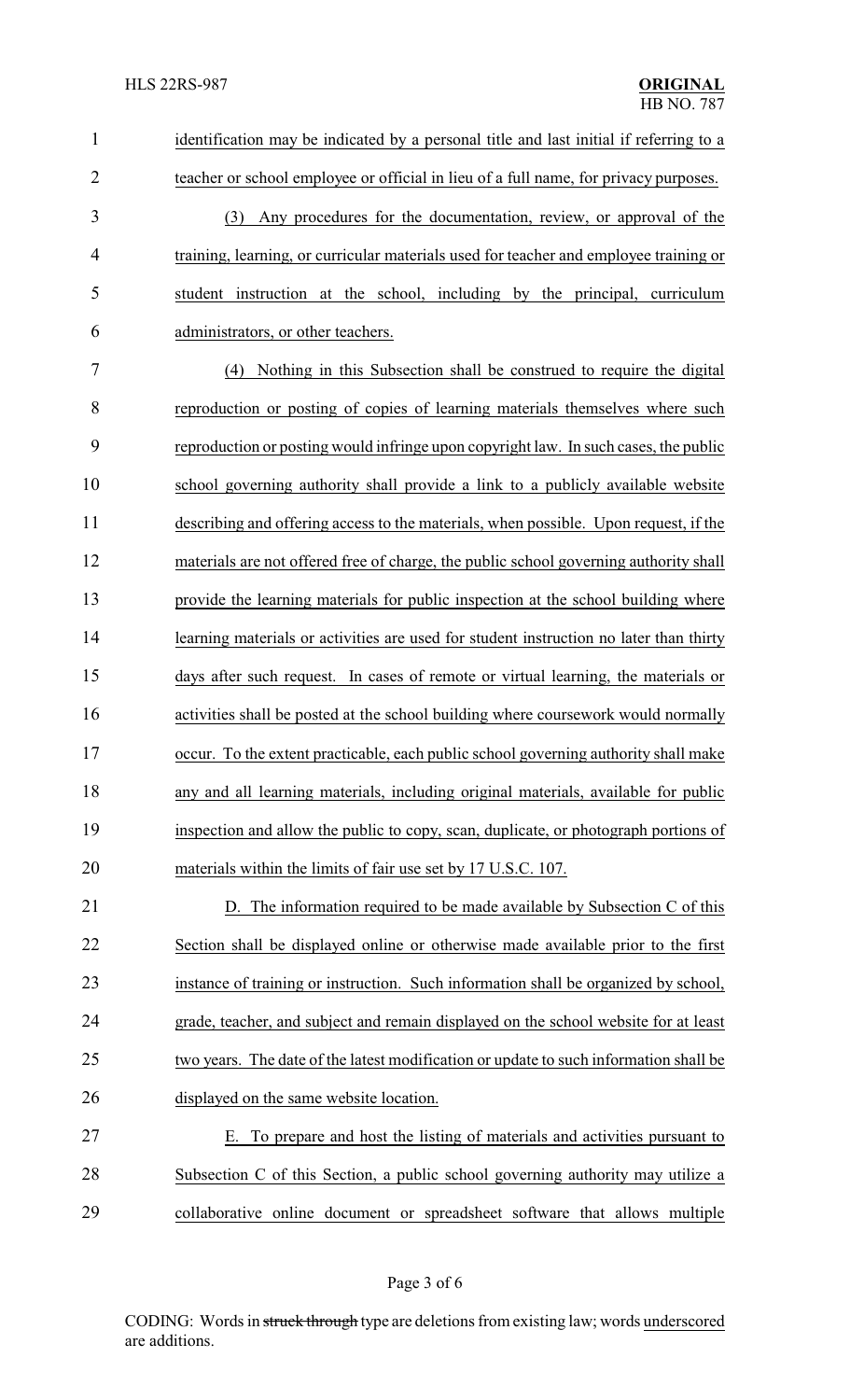| $\mathbf{1}$   | authorized users to update or make additions to posted content on an ongoing basis,       |  |  |
|----------------|-------------------------------------------------------------------------------------------|--|--|
| $\overline{2}$ | as long as a link to the listing is publicly accessible via the school or school district |  |  |
| 3              | website.                                                                                  |  |  |
| 4              | F. The listing of materials and activities pursuant to Subsection C of this               |  |  |
| 5              | Section shall be created and displayed in searchable or sortable electronic formats.      |  |  |
| 6              | The attorney general, state superintendent of education, legislative<br>G.                |  |  |
| 7              | auditor, district attorney for the jurisdictional district, or parish attorney for the    |  |  |
| 8              | parish in which an alleged violation of this Section occurs may initiate a suit in the    |  |  |
| 9              | district or parish court in the jurisdiction in which the public school governing         |  |  |
| 10             | authority is located for the purpose of complying with this Section.                      |  |  |
| 11             | H. An attorney acting on behalf of a school, school district, or public school            |  |  |
| 12             | governing authority may request a legal opinion of the district attorney, parish          |  |  |
| 13             | attorney, or the attorney general as to whether a particular piece of training, learning, |  |  |
| 14             | or curricular material is applicable under this Section.                                  |  |  |
| 15             | I. On complaint, the Louisiana state court in the district in which the public            |  |  |
| 16             | school resides has jurisdiction to order the production of any learning materials or      |  |  |
| 17             | other materials or activities as outlined in this Section that were improperly withheld   |  |  |
| 18             | from the complainant. In such a case, the court shall determine the matter de novo        |  |  |
| 19             | and may examine the contents of such materials in camera to determine whether such        |  |  |
| 20             | materials or any part thereof shall be withheld. The court may assess against the         |  |  |
| 21             | public school governing authority reasonable attorney fees and other reasonable           |  |  |
| 22             | litigation costs incurred in any case under this Section in which the complainant has     |  |  |
| 23             | substantially prevailed. In the event of noncompliance with the court order, the court    |  |  |
| 24             | may punish for contempt the responsible school official of employee. Courts shall         |  |  |
| 25             | not entertain complaints under this Subsection unless complainants have first             |  |  |
| 26             | attempted to remedy the noncompliance by contacting school officials or the public        |  |  |
| 27             | school governing authority.                                                               |  |  |
| 28             | The provisions of this Section are severable. If any provision of this                    |  |  |
| 29             | Section or the application of this Section to any person or circumstance is declared      |  |  |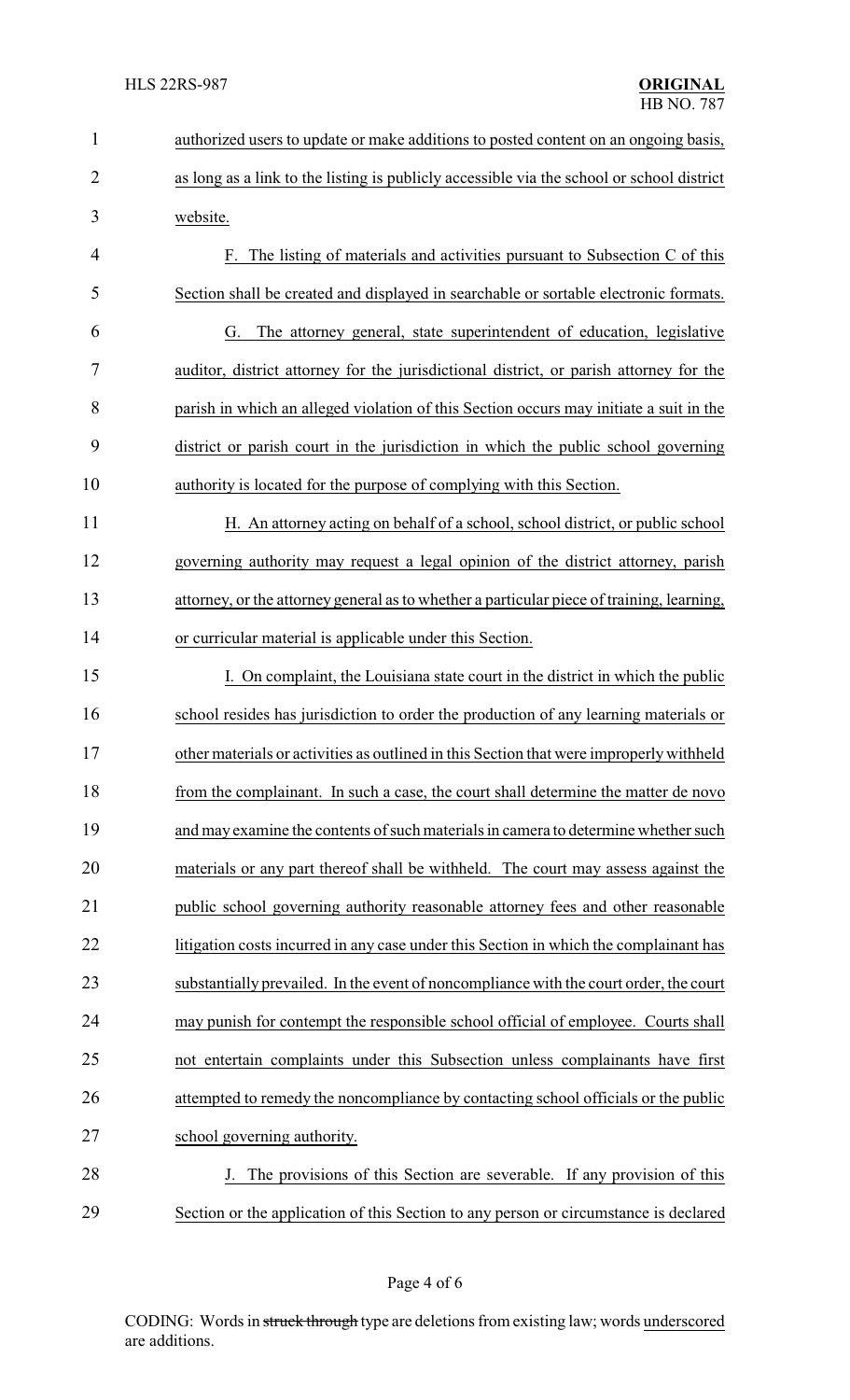| $\mathbf{1}$   | or held to be invalid for any reason, such declaration or holding shall not affect the   |
|----------------|------------------------------------------------------------------------------------------|
| $\overline{2}$ | validity of the remaining portions of this Section and the application of its provisions |
| 3              | to any other persons or circumstances.                                                   |
| 4              | *<br>$\ast$<br>$\ast$                                                                    |
| 5              | §3996. Charter schools; exemptions; requirements                                         |
| 6              | $\ast$<br>$\ast$<br>*                                                                    |
| 7              | B. Notwithstanding any state law, rule, or regulation to the contrary and                |
| 8              | except as may be otherwise specifically provided for in an approved charter, a           |
| 9              | charter school established and operated in accordance with the provisions of this        |
| 10             | Chapter and its approved charter and the school's officers and employees shall be        |
| 11             | exempt from all statutory mandates or other statutory requirements that are              |
| 12             | applicable to public schools and to public school officers and employees except for      |
| 13             | the following laws otherwise applicable to public schools with the same grades:          |
| 14             | $\ast$<br>$\ast$<br>$\ast$                                                               |
| 15             | Transparency in training and curriculum, R.S. 17:354.<br>(67)                            |
| 16             | $\ast$<br>∗<br>∗                                                                         |

## DIGEST

The digest printed below was prepared by House Legislative Services. It constitutes no part of the legislative instrument. The keyword, one-liner, abstract, and digest do not constitute part of the law or proof or indicia of legislative intent. [R.S. 1:13(B) and 24:177(E)]

| HB 787 Original | 2022 Regular Session | Garofalo |
|-----------------|----------------------|----------|
|                 |                      |          |

**Abstract:** Requires public school governing authorities to disclose certain information relative to training, activities, and learning materials on school and school district websites.

Proposed law requires public school governing authorities to post information on websites pertaining to activities, training, and instructional materials, including but not limited to those that deal with the following:

- (1) Nondiscrimination.
- (2) Diversity.
- (3) Equity.
- (4) Inclusion.
- (5) Race.

CODING: Words in struck through type are deletions from existing law; words underscored are additions.